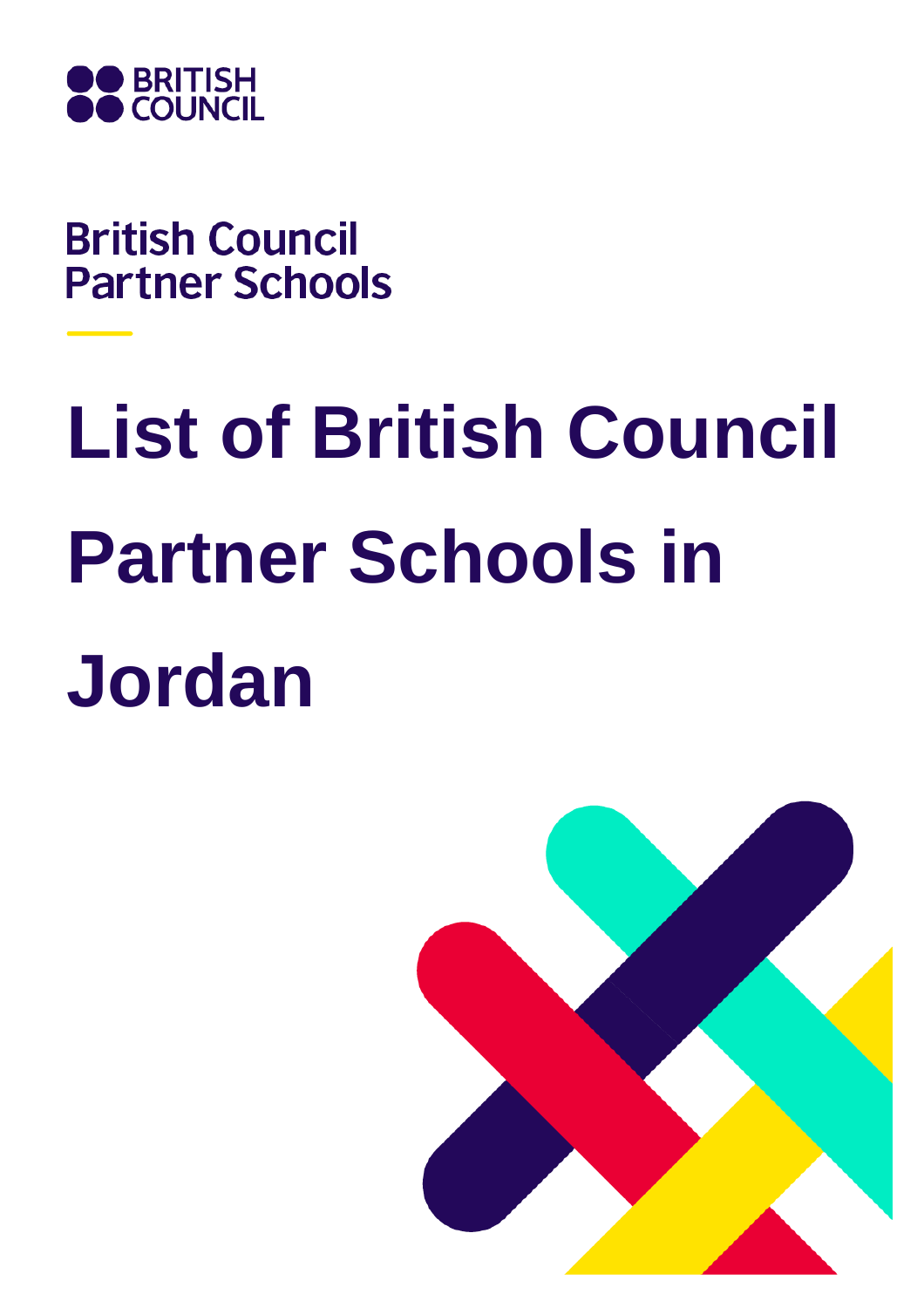## **List of British Council Partner Schools in Jordan**

Below is a list of all British Council Partner Schools in Jordan. The list contains schools' names and contact details.

## **List of British Council Partner Schools in Jordan**

| No.                     | $A-Z$        | <b>British Council Partner School</b>      | <b>Phone Number</b>          |
|-------------------------|--------------|--------------------------------------------|------------------------------|
| $\mathbf 1$             |              | <b>Abdul Hamid Sharaf School</b>           | (+962 6 592 4188 / 592 5476) |
| $\overline{2}$          |              | Al Bayan School                            | (+962 6 571 6963)            |
| $\overline{\mathbf{3}}$ |              | Al Ettifaq International Academy           | (+962 6 524 0039)            |
| 4                       |              | Al Farid Star Academy and Schools          | (+962 7 7547 8383)           |
| 5                       |              | Al Hasaad Al Tarabawi Schools              | (+962 6 420 5220)            |
| $6\phantom{a}$          |              | Al Hasaad Al Tarabawi Schools Khalda       | (+962 792863232)             |
| $\overline{7}$          |              | Al Hijaz National School                   | $(+962 6 505 8815)$          |
| 8                       |              | Al Hoffaz Academy                          | (+962 6 440 0012)            |
| 9                       |              | Al Muhammadiya schools and<br>kindergarten | $(+962 6 65235060)$          |
| 10                      |              | Al Numow Al Tarbawi                        | (+962 6 534 3992)            |
| 11                      |              | Al Qimma School 2nd                        | (+962 6 583 3508)            |
| 12                      |              | Al Saadah College Schools                  | (+962 6 566 2646)            |
| 13                      | $\mathsf{A}$ | Al Sarh School                             | (+962 6 523 9002)            |
| 14                      |              | Al-Asriyya School                          | (+962 6 533 7267)            |
| 15                      |              | <b>Al-Faris International School</b>       | (+962 7 9923 4861)           |
| 16                      |              | <b>Al-Ittihad School</b>                   | (+962 6 565 8000)            |
| 17                      |              | Al-Jamia'a Secondary School                | (+962 6 534 3488)            |
| 18                      |              | Alliance Academy Jordan                    | (+962 6 413 0880)            |
| 19                      |              | <b>AlMaharat International School</b>      | (+962 7 9999 2422)           |
| 20                      |              | Al-Manhal International School             | (+962 6 515 1401)            |
| 21                      |              | Al-Ra'ed Al-Arabi School                   | (+962 6 56 66449)            |
| 22                      |              | <b>Al-Ridwan Schools</b>                   | (+962 6 65355112)            |
| 23                      |              | Al-Shouf International schools             | (+962 6 64001133)            |
| 24                      |              | American Academy Jordan/Zarqa              | (+962 7 99223393)            |
| 25                      |              | <b>American Community School</b>           | (+962 65813944)              |
| 26                      |              | <b>American Digital School</b>             | (+962 7 99991112)            |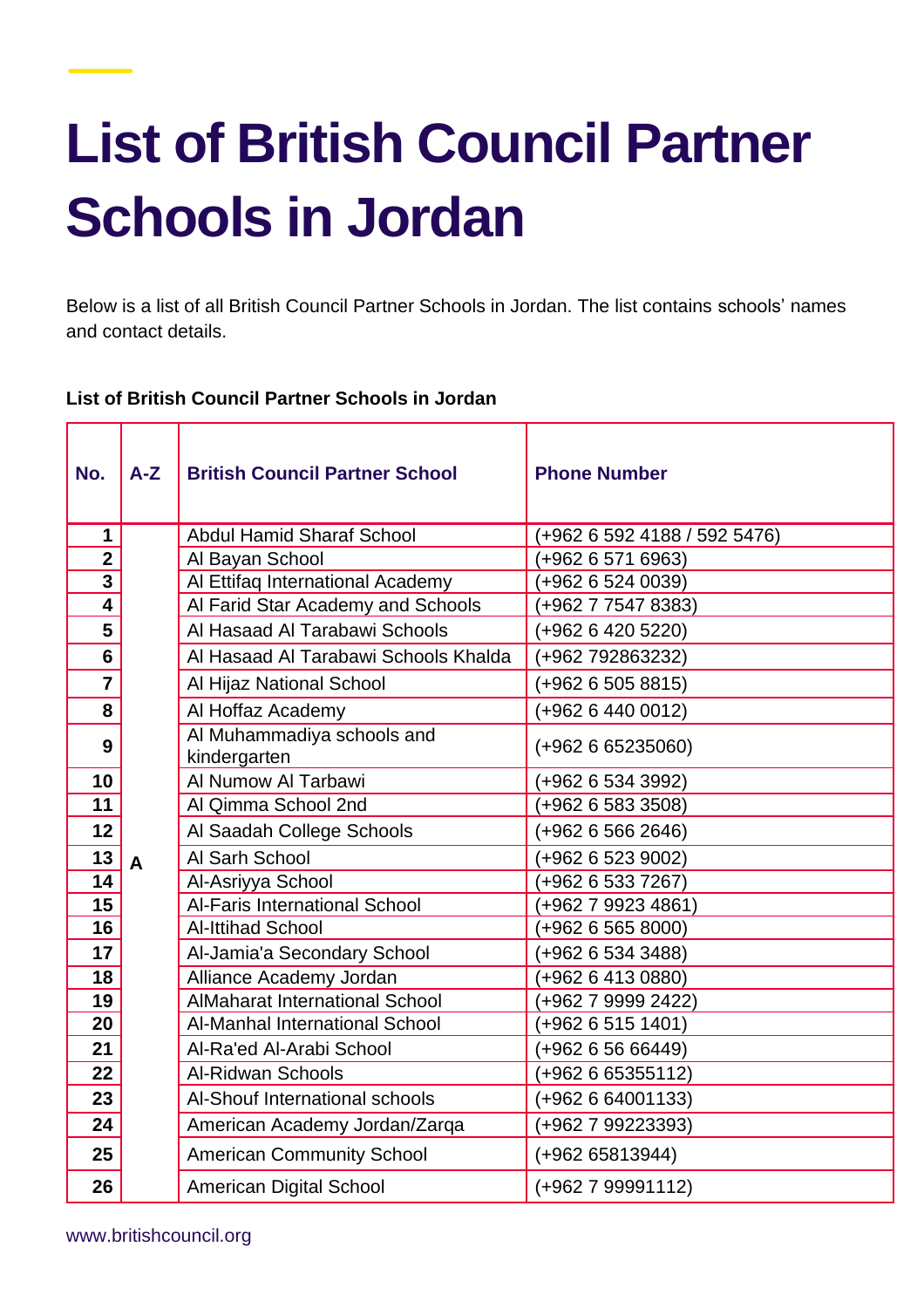| 27 |             | <b>American Excellence Schools</b>                 | (+962 64106446)                         |
|----|-------------|----------------------------------------------------|-----------------------------------------|
| 28 |             | American University of the Middle East             | $(+9627056600)$                         |
| 29 |             | Aqaba International School                         | (+962 3 203 9922)                       |
| 30 |             | <b>Arab Model School</b>                           | (+962 6 533 4458)                       |
| 31 | B           | <b>Bridges Academy School</b>                      | (+962 7 9688 4073)                      |
| 32 |             | <b>Brighter Horizons Academy</b>                   | $(+962 6 553 3806)$                     |
| 33 |             | <b>Bunat AI Ghad Academy</b>                       | $(+962 6 533 0317)$                     |
| 34 | $\mathbf C$ | Cambridge High School                              | $(+962 6 65512556)$                     |
| 35 |             | Collège De La Salle (Frères)                       | $(+962 6 566 1758)$                     |
| 36 |             | Crown Global Academy                               | (+962 7 9722 2710)                      |
| 37 | F           | Finnish Systems Schools.                           | (+962 799562530)                        |
| 38 |             | Franciscan Sisters St. Joseph School               | $(+962 6 581 2778)$                     |
| 39 | G           | Greek Orthodox Patriarchate of<br>Jerusalem/Madaba | $(+962792141511)$                       |
| 40 |             | <b>Greek Orthodox School/ Fuheis</b>               | (+962 6 472 9030)                       |
| 41 | H           | <b>High Level Academy</b>                          | (+962 6 533 6335)                       |
| 42 |             | <b>IEPEC International Academy School</b>          | $(+962 6 412 2443)$                     |
| 43 |             | IEPEC International Academy School 2               | (+962 770311113)                        |
| 44 |             | International Community School (ICS)               | $(+962 6 479 0666)$                     |
| 45 |             | International Grand Academy/Irbid                  | $(+96279856922)$                        |
| 46 |             | International Independent Schools                  | (+962 6 573 3377)                       |
| 47 |             |                                                    |                                         |
|    |             | International Independent Schools 2<br>(Khalda)    | (+962 6 573 3377)                       |
| 48 |             | <b>International Leaders Academy</b>               | (+962 6 573 3585)                       |
| 49 |             | <b>International Pioneers Academy</b>              | (+962 6 530 0888)                       |
| 50 |             | <b>International School of Choueifat</b>           | (+962 6 429 1133)                       |
| 51 |             | <b>Islamic Educational College</b>                 | (+962 6 516 0121 / 516 0122 / 516 0123) |
| 52 | J           | Jordanian International School                     | (+962 6 562 3777)                       |
| 53 |             | King's Academy                                     | (+962 6 430 0230)                       |
| 54 | K           | Kingston International School                      | (+962 7 8822 9741)                      |
| 55 |             | Lady of Nazareth School                            | (+962 6 464 0058)                       |
| 56 | L           | Levant Academy Schools                             | (+962 6 523 7091)                       |
| 57 | M           | Mada International Academy 2                       | $(+962 6 586 3110)$                     |